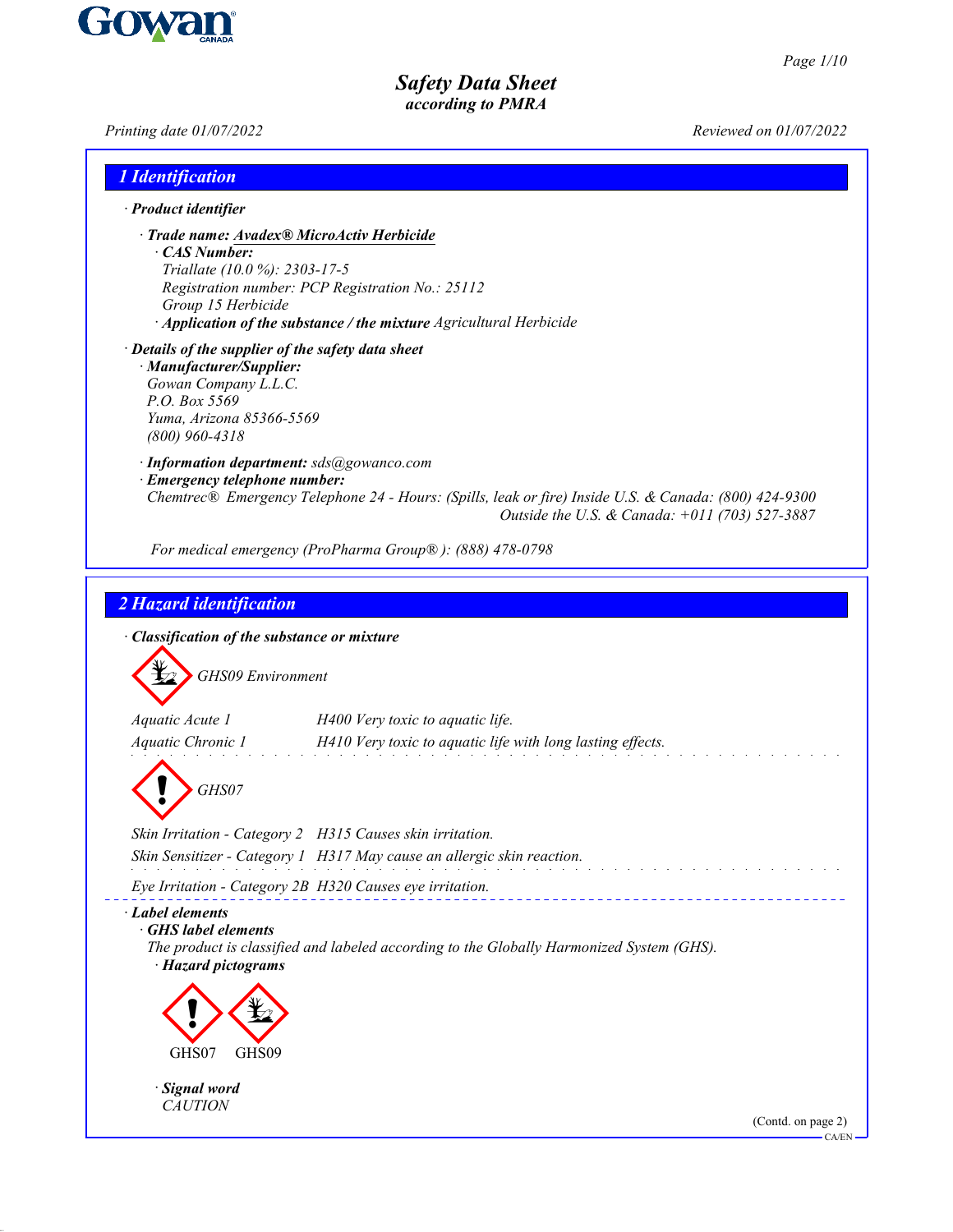*Printing date 01/07/2022 Reviewed on 01/07/2022*

### *Trade name: Avadex® MicroActiv Herbicide*

(Contd. of page 1)

| · Hazard statements | Triallate (ISO) / diisopropylthiocarbamate de S-2,3,3-tri-chloroallyle                                 |
|---------------------|--------------------------------------------------------------------------------------------------------|
|                     | H315+H320 Causes skin and eye irritation.                                                              |
| H317                | May cause an allergic skin reaction.                                                                   |
| H410                | Very toxic to aquatic life with long lasting effects.                                                  |
|                     | $\cdot$ Precautionary statements                                                                       |
| <i>P261</i>         | Avoid breathing dust/fume/gas/mist/vapours/spray.                                                      |
| <i>P264</i>         | Wash thoroughly after handling.                                                                        |
| <i>P272</i>         | Contaminated work clothing should not be allowed out of the workplace.                                 |
| P <sub>273</sub>    | Avoid release to the environment.                                                                      |
| <i>P280</i>         | Wear protective gloves/protective clothing/eye protection/face protection.                             |
| $P302 + P352$       | If on skin: Wash with plenty of water.                                                                 |
|                     | P305+P351+P338 IF IN EYES: Rinse cautiously with water for several minutes. Remove contact lenses, if  |
|                     | present and easy to do. Continue rinsing.                                                              |
| $P362 + P364$       | Take off contaminated clothing and wash it before reuse.                                               |
| $P333 + P313$       | If skin irritation or rash occurs: Get medical advice/attention.                                       |
| <i>P321</i>         | Specific treatment (see on this label).                                                                |
| $P337 + P313$       | If eye irritation persists: Get medical advice/attention.                                              |
| <i>P391</i>         | Collect spillage.                                                                                      |
| <i>P501</i>         | Dispose of contents/container in accordance with local/regional/national/international<br>regulations. |

### *· Hazard description:*

*Causes skin and eye irritation. Avoid contact with skin, eyes or clothing. Wash thoroughly with soap and water after handling. Prolonged or frequently repeated skin contact may cause allergic reactions in some individuals. · Classification system:*

# *· NFPA ratings (scale 0 - 4)*



- *HAZARD INDEX:*
- *4 Severe Hazard*
- *3 Serious Hazard*
- *2 Moderate Hazard*
- *1 Slight Hazard*
- *0 Minimal Hazard*

# *· Other hazards*

- *· PBT: Not applicable.*
- *· vPvB: Not applicable.*

|                         | • Chemical characterization: Mixtures<br>· Description: Mixture of the substances listed below with nonhazardous additions.                                                                                                             |              |
|-------------------------|-----------------------------------------------------------------------------------------------------------------------------------------------------------------------------------------------------------------------------------------|--------------|
| · Dangerous components: |                                                                                                                                                                                                                                         |              |
|                         |                                                                                                                                                                                                                                         | $10.0\%$ w/w |
|                         | CAS: 2303-17-5 Triallate (ISO) / diisopropylthiocarbamate de S-2,3,3-tri-chloroallyle<br>Specific Target Organ Toxicity - Repeated Exposure - Category 2, H373;<br>Aquatic Acute 1, H400; Aquatic Chronic 1, H410; $\Diamond$ Acute Tox |              |

(Contd. on page 3)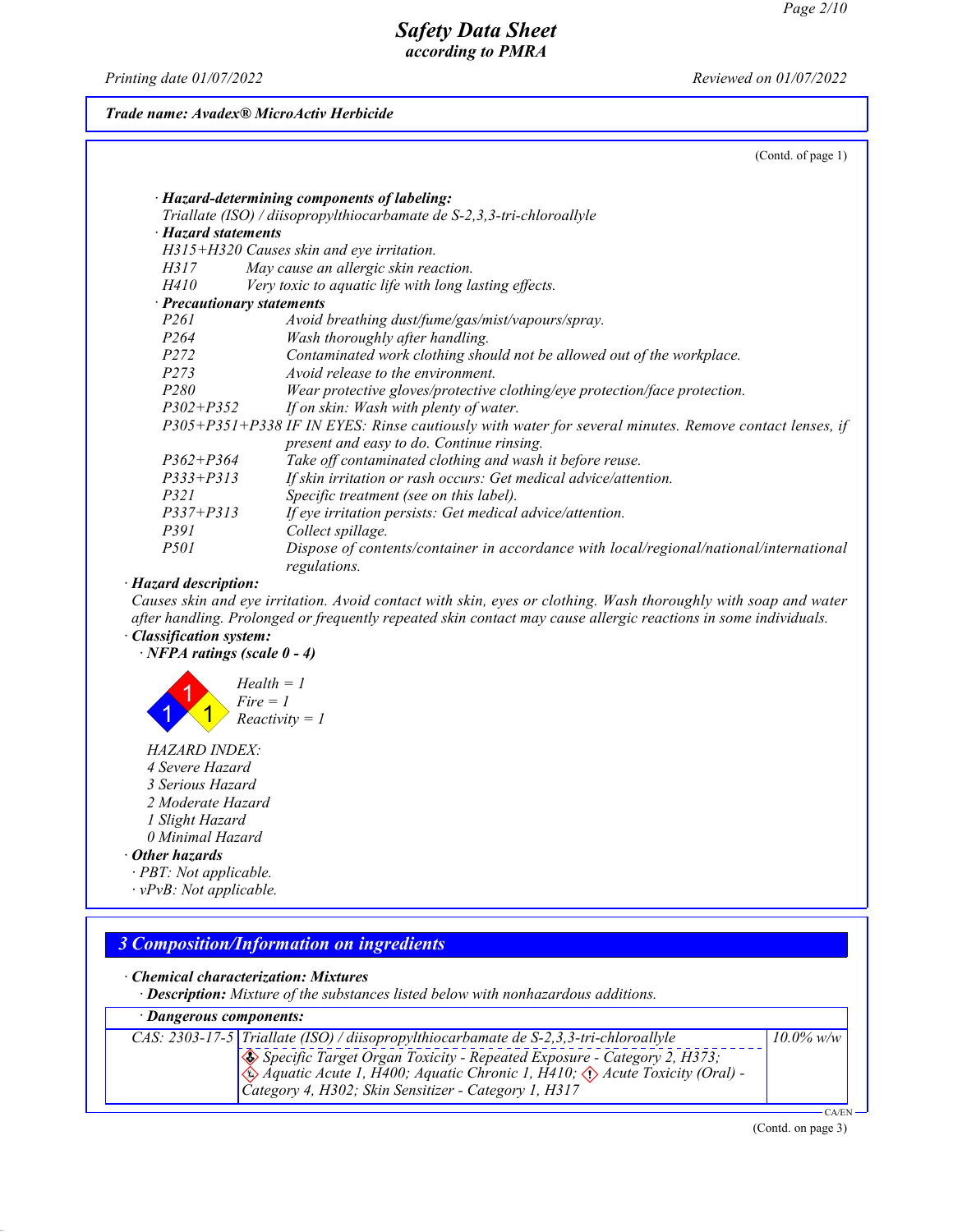*Printing date 01/07/2022 Reviewed on 01/07/2022*

#### *Trade name: Avadex® MicroActiv Herbicide*

(Contd. of page 2)

### *4 First-aid measures*

*· Description of first aid measures*

#### *· General information:*

*Have the product container or label with you when calling a poison control center or doctor, or going for treatment.*

- *You may also contact 1-888-478-0798 for emergency medical treatment information.*
- *· After skin contact:*
- *Take off contaminated clothing.*
	- *Rinse skin immediately with plenty of water for 15-20 minutes.*
	- *Call a poison control center or doctor for treatment advice.*

### *· After eye contact:*

- *Hold eye open and rinse slowly and gently with water for 15-20 minutes.*
	- *Remove contact lenses, if present, after first 5 minutes, then continue rinsing eyes.*
	- *Call a poison control center or doctor for treatment advice.*

#### *· After swallowing:*

- *Call a poison control center or doctor immediately for treatment advice.*
	- *Have person sip a glass of water if able to swallow.*
	- *Do not induce vomiting unless told to do so by a poison control center or doctor.*
- *Do not give anything by mouth to an unconscious person.*

*· Information for doctor:*

- *· Most important symptoms and effects, both acute and delayed Unknown*
- *· Indication of any immediate medical attention and special treatment needed None*

### *5 Fire-fighting measures*

### *· Extinguishing media*

- *· Suitable extinguishing agents:*
- *CO2, extinguishing powder or water spray. Fight larger fires with water spray or alcohol resistant foam.*
- *· Special hazards arising from the substance or mixture Carbon monoxide (CO)*

*Nitrogen oxides (NOx)*

*Phosgene (COCL2)*

*Carbonyl sulphide (COS)*

*Hydrogen chloride (HCl)*

*· Advice for firefighters*

*· Protective equipment: Wear self-contained respiratory protective device.*

### *6 Accidental release measures*

- *· Personal precautions, protective equipment and emergency procedures Wear protective equipment. Keep unprotected persons away.*
- *· Environmental precautions: Do not allow to enter sewers/ surface or ground water.*

*· Methods and material for containment and cleaning up:*

*Dispose contaminated material as waste according to item 13.*

*· Reference to other sections*

- *See Section 7 for information on safe handling. See Section 8 for information on personal protection equipment.*
- 

*See Section 13 for disposal information.*

(Contd. on page 4)

CA/EN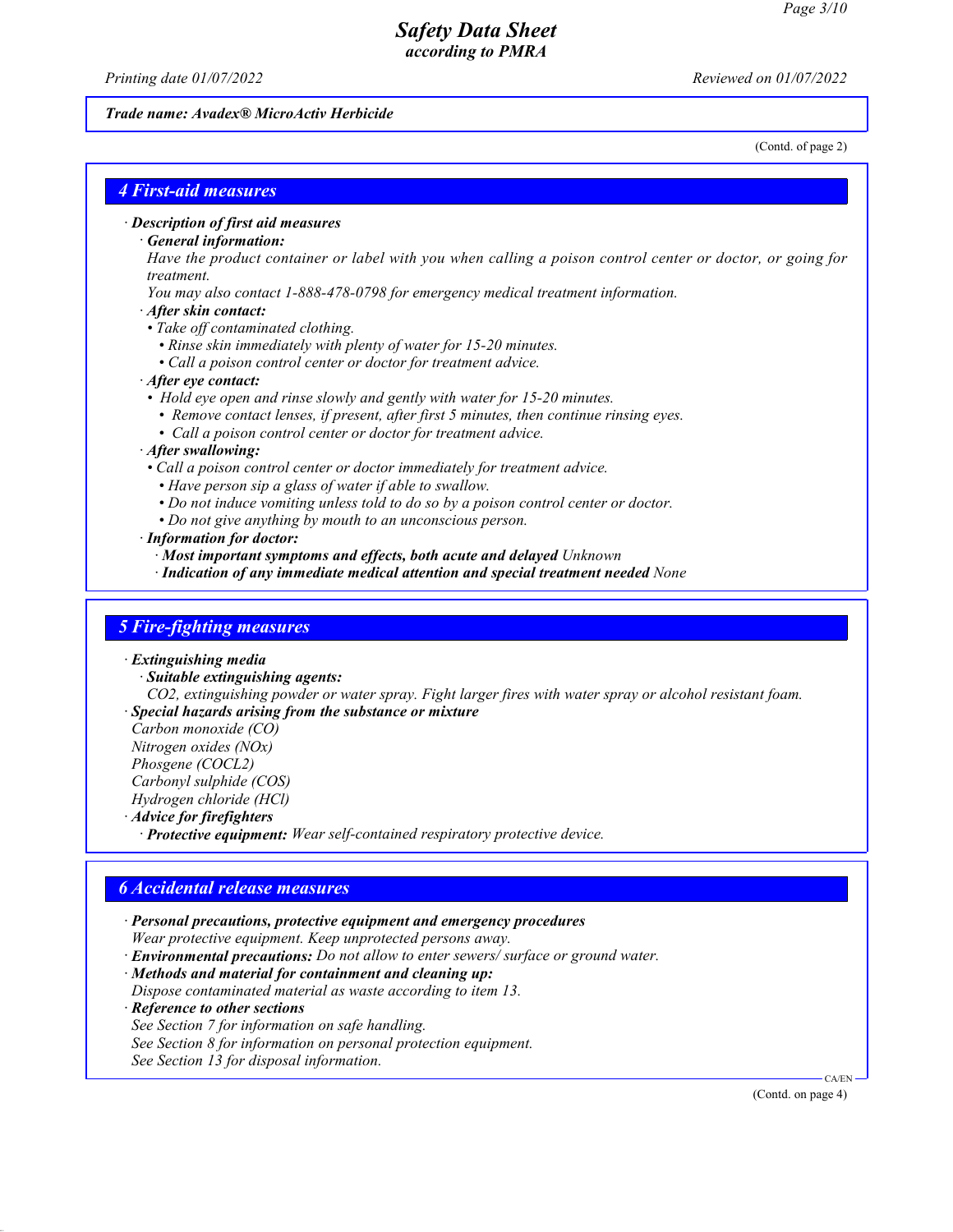*Printing date 01/07/2022 Reviewed on 01/07/2022*

#### *Trade name: Avadex® MicroActiv Herbicide*

(Contd. of page 3)

### *7 Handling and storage*

#### *· Handling:*

*· Precautions for safe handling*

*Causes skin and eye irritation. Avoid contact with skin, eyes or clothing. Wash thoroughly with soap and water after handling. Prolonged or frequently repeated skin contact may cause allergic reactions in some individuals. · Information about protection against explosions and fires: Keep ignition sources away - Do not smoke.*

*· Conditions for safe storage, including any incompatibilities*

#### *· Storage:*

- *· Requirements to be met by storerooms and receptacles: Store only in the original receptacle.*
- *· Information about storage in one common storage facility: Store away from foodstuffs.*
- *· Further information about storage conditions: Keep receptacle tightly sealed.*

*· Specific end use(s) No further relevant information available.*

### *8 Exposure controls/ Personal protection*

*· Additional information about design of technical systems: No further data; see item 7.*

### *· Control parameters*

#### *· Components with limit values that require monitoring at the workplace:*

*The product does not contain any relevant quantities of materials with critical values that have to be monitored at the workplace.*

*· Additional information: The lists that were valid during the creation were used as basis.*

#### *· Exposure controls*

### *· Personal protective equipment:*

### *· Breathing equipment:*

*during mixing, loading, clean-up and repair, w ear either a respirator with a NIOSH/MSHA/BHSEapproved organic-vapour-removing cartridge with a prefilter approved for pesticides OR a NIOSH/ MSHA/BHSE-approved canister approved for pesticides.*

*· Protection of hands:*



\_S*Protective gloves*

*The glove material has to be impermeable and resistant to the product/ the substance/ the preparation. · Material of gloves Chemical-resistant gloves.*

#### *· Penetration time of glove material*

*The exact break through time has to be found out by the manufacturer of the protective gloves and has to be observed.*

*· Body protection:*

*Wear chemical-resistant coveralls over long-sleeved shirt and long pants, chemical-resistant gloves, socks, and chemical-resist ant footwear during mixing, loading, application, clean-up and repair.*

# *9 Physical and chemical properties*

| · Information on basic physical and chemical properties<br><b>General Information</b> |            |  |
|---------------------------------------------------------------------------------------|------------|--|
| $\cdot$ Appearance:                                                                   |            |  |
| $\cdot$ Form:                                                                         | Granulate  |  |
| $\cdot$ Color:                                                                        | Beige-grey |  |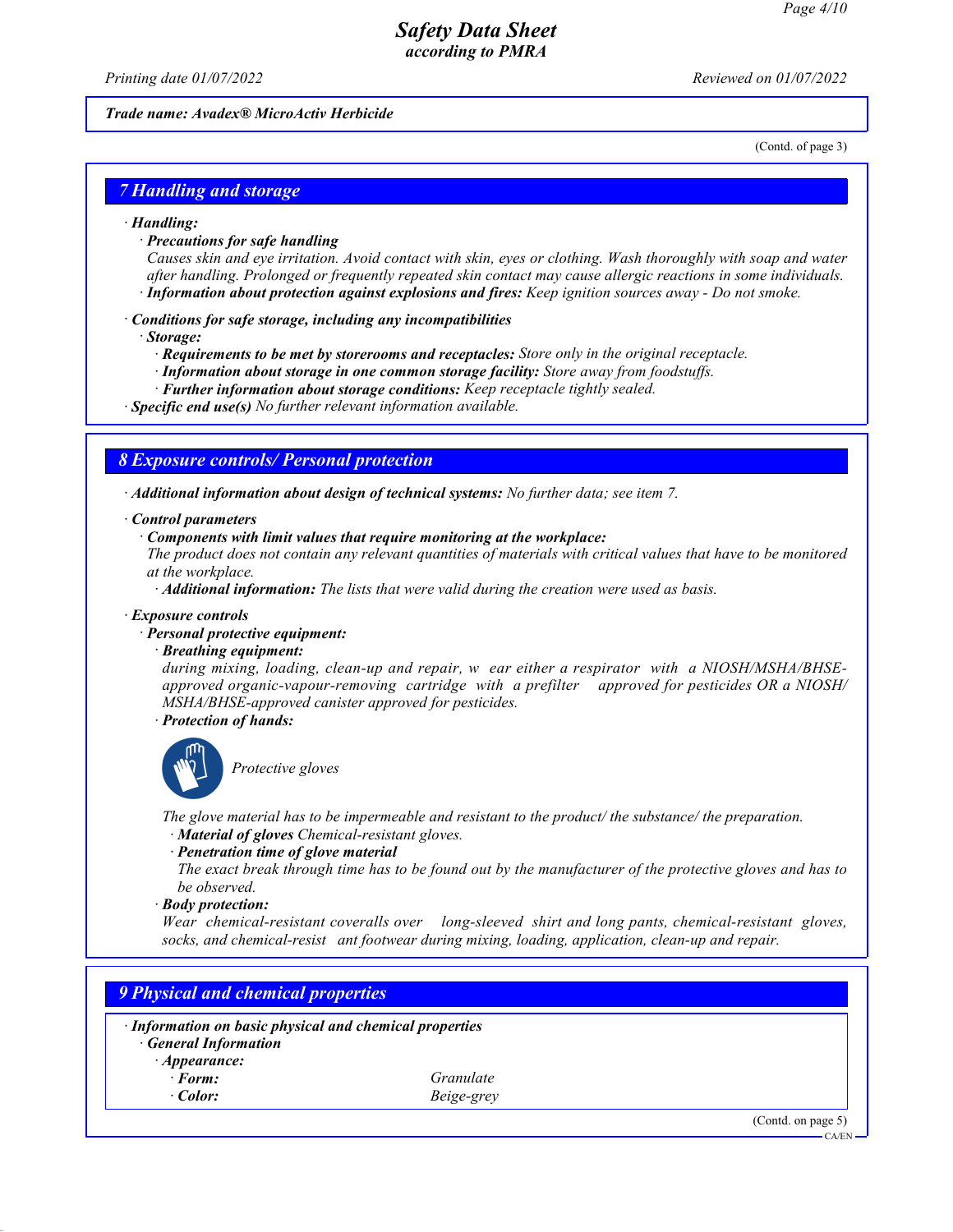*Printing date 01/07/2022 Reviewed on 01/07/2022*

*Trade name: Avadex® MicroActiv Herbicide*

|                                                            | (Contd. of page 4)                            |  |
|------------------------------------------------------------|-----------------------------------------------|--|
| $\cdot$ Odor:                                              | Sulfur-like                                   |  |
| · Odor threshold:                                          | Not determined.                               |  |
| $\cdot$ pH-value:                                          | N/A                                           |  |
| Change in condition                                        |                                               |  |
| · Melting point/Melting range:                             | Undetermined.                                 |  |
| · Boiling point/Boiling range:                             | Undetermined.                                 |  |
| · Flash point:                                             | Not applicable.                               |  |
| · Flammability (solid, gaseous):                           | Not determined.                               |  |
| $\cdot$ Decomposition temperature:                         | Not determined.                               |  |
| · Auto igniting:                                           | Product is not self-igniting.                 |  |
| · Danger of explosion:                                     | Product does not present an explosion hazard. |  |
| · Explosion limits:                                        |                                               |  |
| $\cdot$ Lower:                                             | Not determined.                               |  |
| $\cdot$ Upper:                                             | Not determined.                               |  |
| $\cdot$ <i>Vapor pressure:</i>                             | Not applicable.                               |  |
| $\cdot$ Density:                                           | Not determined.                               |  |
| $\cdot$ Relative density                                   | Not determined.                               |  |
| · Vapor density                                            | Not applicable.                               |  |
| $\cdot$ Evaporation rate                                   | Not applicable.                               |  |
| · Solubility in / Miscibility with                         |                                               |  |
| $\cdot$ Water:                                             | Dispersible.                                  |  |
| · Partition coefficient (n-octanol/water): Not determined. |                                               |  |
| · Viscosity:                                               |                                               |  |
| $\cdot$ Dynamic:                                           | Not applicable.                               |  |
| · Kinematic:                                               | Not applicable.                               |  |
| $\cdot$ Other information                                  | No further relevant information available.    |  |

# *10 Stability and reactivity*

*· Reactivity No further relevant information available.*

*· Chemical stability Stable under normal conditions*

*· Thermal decomposition / conditions to be avoided: No decomposition if used according to specifications.*

- *· Possibility of hazardous reactions No dangerous reactions known.*
- *· Conditions to avoid No further relevant information available.*
- *· Incompatible materials: No further relevant information available.*
- *· Hazardous decomposition products:*

*Carbon monoxide (CO) Nitrogen oxides (NOx) Phosgene (COCL2) Carbon sulphide (COS) Hydrogen chloride (HCl)*

(Contd. on page 6)

CA/EN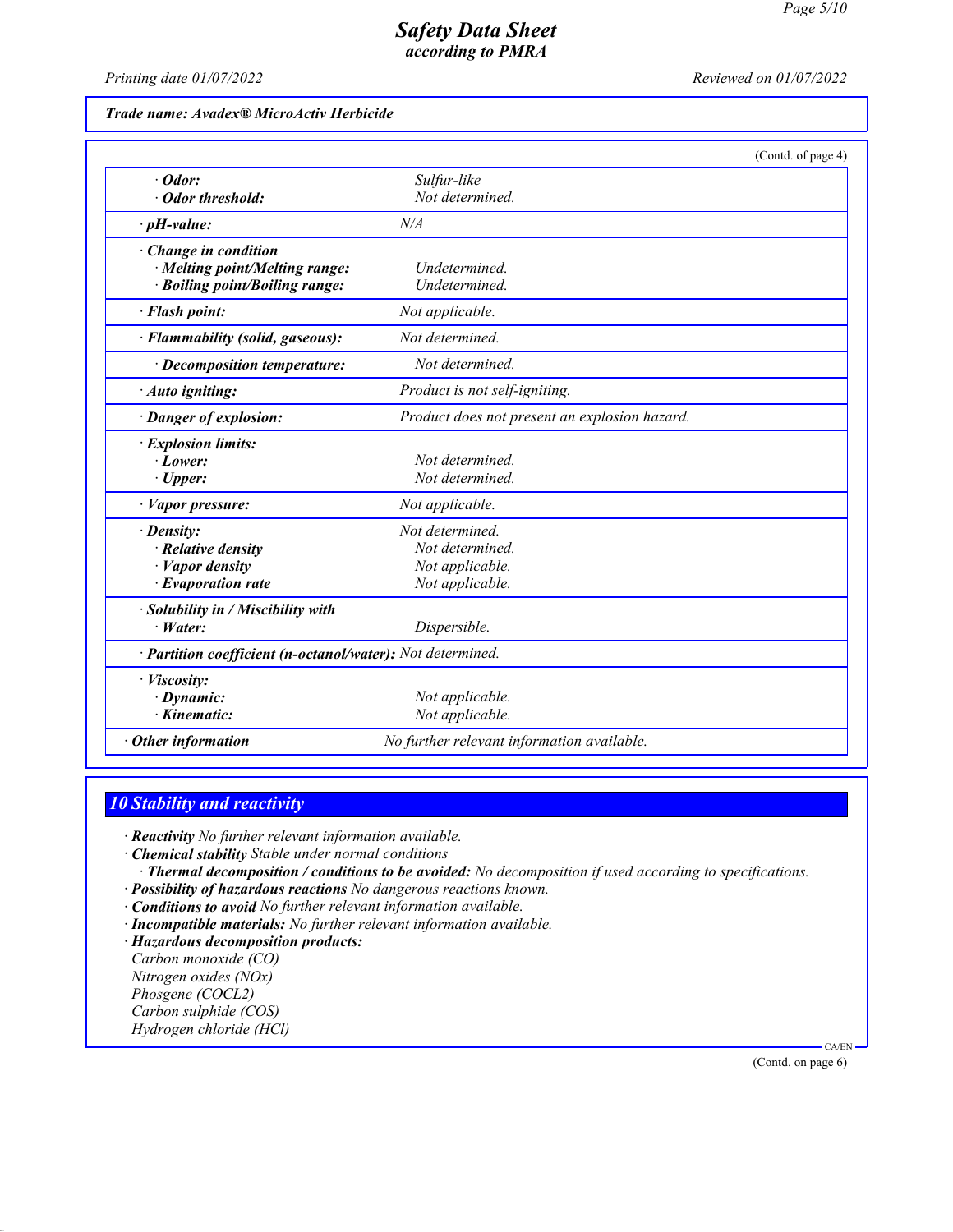*Printing date 01/07/2022 Reviewed on 01/07/2022*

*Trade name: Avadex® MicroActiv Herbicide*

(Contd. of page 5)

|          | $\cdot$ Information on toxicological effects                                                     |
|----------|--------------------------------------------------------------------------------------------------|
|          | $\cdot$ Acute toxicity:                                                                          |
|          | $\cdot$ LD/LC50 values that are relevant for classification:                                     |
| Oral     | $ LD50 12000$ mg/kg (rat)                                                                        |
|          | Dermal $ LDS0  > 20000$ mg/kg (rabbit)                                                           |
|          | · Primary irritant effect:                                                                       |
|          | · on the skin: Slightly irritating                                                               |
|          | · on the eye: Slight irritation                                                                  |
|          | · Sensitization: Sensitization possible through skin contact.                                    |
|          | · Additional toxicological information:                                                          |
|          | The product shows the following dangers according to internally approved calculation methods for |
|          | <i>preparations:</i>                                                                             |
| Irritant |                                                                                                  |
|          | $\cdot$ Carcinogenic categories                                                                  |
|          | · IARC (International Agency for Research on Cancer)                                             |
|          | None of the ingredients are listed.                                                              |
|          | · NTP (National Toxicology Program)                                                              |
|          |                                                                                                  |

### *12 Ecological information*

*· Toxicity*

*Do not apply directly to water, to areas where surface water is present, or to intertidal areas below the mean high water mark. Do not contaminate water when cleaning equipment or disposing of equipment washwaters or rinsate.*

*· Aquatic toxicity: No further relevant information available.*

*· Persistence and degradability No further relevant information available.*

*· Behavior in environmental systems:*

*· Bioaccumulative potential No further relevant information available.*

*· Mobility in soil No further relevant information available.*

*· Ecotoxical effects:*

*· Remark: Toxic for fish*

*· Additional ecological information:*

*· General notes:*

 *"DO NOT contaminate irrigation or drinking water supplies or aquatic habitats by cleaning of equipment or disposal of wastes."*

### *· Results of PBT and vPvB assessment*

*· PBT: Not applicable.*

*· vPvB: Not applicable.*

*· Other adverse effects No further relevant information available.*

# *13 Disposal considerations*

### *· Waste treatment methods*

*· Recommendation:*

*For information on the disposal of unused, unwanted product, contact the manufacturer or the Provincial Regulatory Agency. Contact the manufacturer and the Provincial Regulatory Agency in case of a spill, and for clean-up of spills.*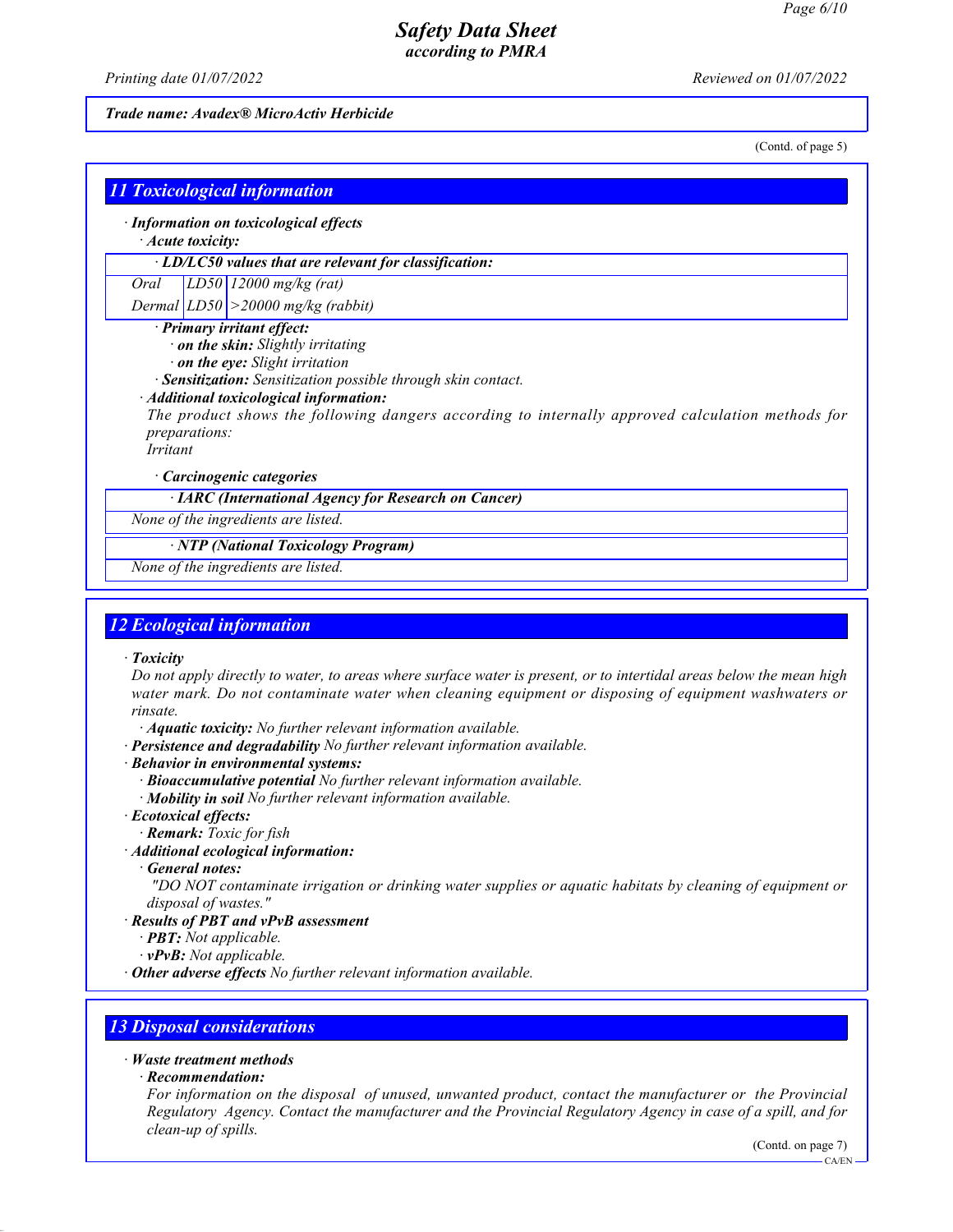*Printing date 01/07/2022 Reviewed on 01/07/2022*

### *Trade name: Avadex® MicroActiv Herbicide*

(Contd. of page 6)

#### *· Uncleaned packagings: · Recommendation:*

*Do not reuse this container for any purpose. Thoroughly empty the contents of the container into the application device. Make the empty container unsuitable for further use. Dispose of the container in accordance with provincial requirements.*

| <b>UN-Number</b>                                                                    |                                                                                                                                  |
|-------------------------------------------------------------------------------------|----------------------------------------------------------------------------------------------------------------------------------|
| $\cdot$ DOT/TDG                                                                     | Not regulated                                                                                                                    |
| $\cdot$ ADR                                                                         | Marine Pollutants Exemption (TDG 1.45.1)                                                                                         |
| $\cdot$ IMDG, IATA                                                                  | UN3077                                                                                                                           |
| $\cdot$ UN proper shipping name                                                     |                                                                                                                                  |
| $\cdot$ DOT/TDG                                                                     | Void                                                                                                                             |
| $·$ <i>ADR</i>                                                                      | Marine Pollutants Exemption (TDG 1.45.1)                                                                                         |
| $\cdot$ IMDG                                                                        | ENVIRONMENTALLY HAZARDOUS SUBSTANCE, SOLID,                                                                                      |
|                                                                                     | N.O.S. (tri-allate (ISO)), MARINE POLLUTANT                                                                                      |
| $\cdot$ IATA                                                                        | ENVIRONMENTALLY HAZARDOUS SUBSTANCE, SOLID,                                                                                      |
|                                                                                     | $N.O.S.$ (tri-allate (ISO))                                                                                                      |
| · Transport hazard class(es)                                                        |                                                                                                                                  |
| · DOT/TDG (Transport dangerous goods):                                              |                                                                                                                                  |
| · Class                                                                             | Void                                                                                                                             |
| ADR, IMDG, IATA                                                                     |                                                                                                                                  |
|                                                                                     |                                                                                                                                  |
| · Class<br>· Label                                                                  | 9 Miscellaneous dangerous substances and articles<br>9                                                                           |
| · Packing group                                                                     |                                                                                                                                  |
| · DOT/TDG                                                                           | Void                                                                                                                             |
| ADR, IMDG, IATA                                                                     | Ш                                                                                                                                |
| · Environmental hazards:                                                            | Product contains environmentally hazardous substances: Triallate<br>(ISO) / diisopropylthiocarbamate de S-2,3,3-tri-chloroallyle |
| $\cdot$ Marine pollutant:                                                           | Yes                                                                                                                              |
|                                                                                     | Symbol (fish and tree)                                                                                                           |
| · Special marking (ADR):                                                            | Symbol (fish and tree)                                                                                                           |
|                                                                                     | Symbol (fish and tree)                                                                                                           |
|                                                                                     |                                                                                                                                  |
| · Special marking (IATA):                                                           |                                                                                                                                  |
| · Special precautions for user                                                      | Warning: Miscellaneous dangerous substances and articles                                                                         |
| $\cdot$ Hazard identification number (Kemler code): 90<br>· EMS Number:             | $F-A, S-F$                                                                                                                       |
| · Transport in bulk according to Annex II of<br><b>MARPOL73/78 and the IBC Code</b> | Not applicable                                                                                                                   |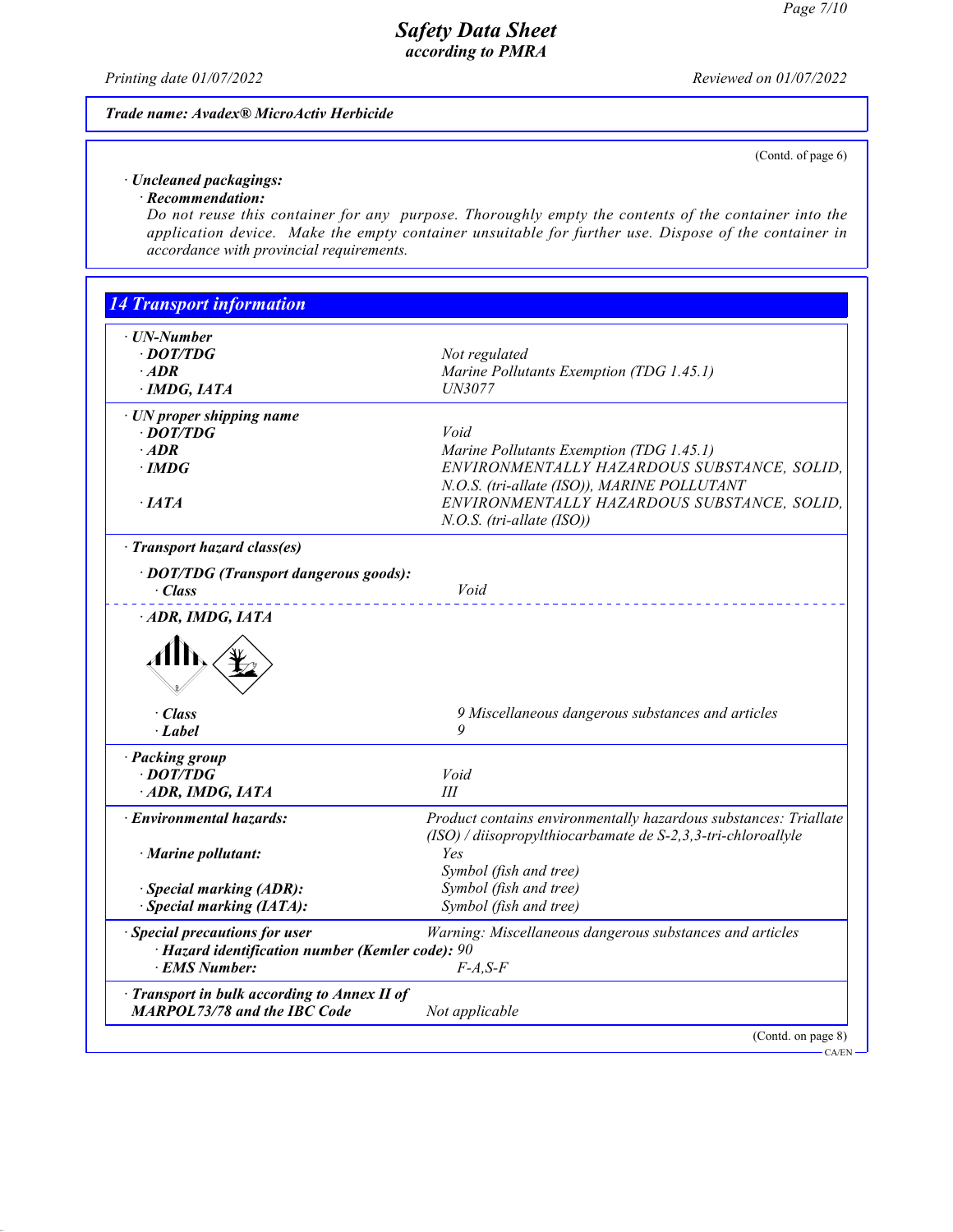*Printing date 01/07/2022 Reviewed on 01/07/2022*

*Trade name: Avadex® MicroActiv Herbicide*

|                                                                               | (Contd. of page 7)                                                                                                             |
|-------------------------------------------------------------------------------|--------------------------------------------------------------------------------------------------------------------------------|
| · Transport/Additional information:                                           |                                                                                                                                |
| $\cdot$ ADR<br>$\cdot$ Excepted quantities (EQ)                               | $Code$ $El$<br>Maximum net quantity per inner packaging: $30 g$<br>Maximum net quantity per outer packaging: 1000 g            |
| $\cdot$ IMDG<br>Limited quantities $(LQ)$<br>$\cdot$ Excepted quantities (EQ) | $5 \ kg$<br>Code: El<br>Maximum net quantity per inner packaging: $30 g$<br>Maximum net quantity per outer packaging: $1000 g$ |
| · UN "Model Regulation":                                                      | Canada TDG<br>Marine Pollutants Exemption (TDG 1.45.1)                                                                         |
|                                                                               | <i>US DOT</i><br>No Regulated                                                                                                  |

# *15 Regulatory information*

*· Safety, health and environmental regulations/legislation specific for the substance or mixture · SARA Title III*

*· Section 355 (extremely hazardous substances):*

*None of the ingredients are listed.*

*· Section 313 (Specific toxic chemical listings):*

*CAS: 2303-17-5 Triallate (ISO) / diisopropylthiocarbamate de S-2,3,3-tri-chloroallyle*

*· TSCA (Toxic Substances Control Act):*

*None of the ingredients are listed.*

*· Canadian substance listings:*

*· Canadian Domestic Substances List (DSL)*

*None of the ingredients are listed.*

*· Canadian Ingredient Disclosure list (limit 0.1%)*

*None of the ingredients are listed.*

*· Canadian Ingredient Disclosure list (limit 1%)*

*None of the ingredients are listed.*

*· GHS label elements*

*The product is classified and labeled according to the Globally Harmonized System (GHS).*

*· Hazard pictograms Not applicable*

*· Signal word CAUTION*

(Contd. on page 9)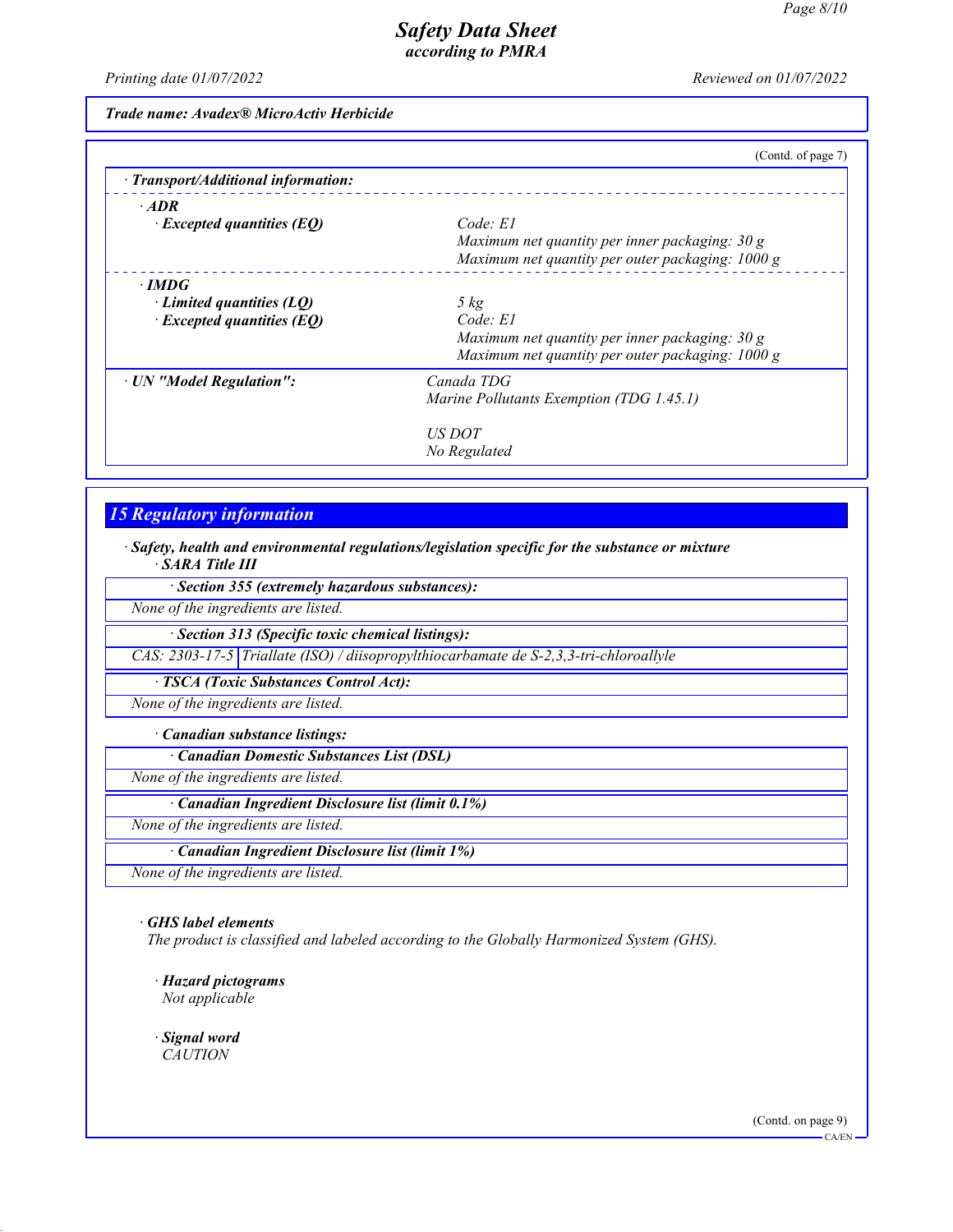*Printing date 01/07/2022 Reviewed on 01/07/2022*

### *Trade name: Avadex® MicroActiv Herbicide*

|                                 | (Contd. of page 8)                                                                                     |
|---------------------------------|--------------------------------------------------------------------------------------------------------|
|                                 | · Hazard-determining components of labeling:                                                           |
|                                 | Triallate (ISO) / diisopropylthiocarbamate de S-2,3,3-tri-chloroallyle                                 |
| · Hazard statements             |                                                                                                        |
| Causes moderate eye irritation. |                                                                                                        |
|                                 | Avoid contact with skin, eyes, or clothing.                                                            |
|                                 | Wash thoroughly with soap and water after handling.                                                    |
|                                 | Prolonged or frequently repeated skin contact may cause allergic reactions in some individuals.        |
|                                 | H315+H320 Causes skin and eye irritation.                                                              |
| H317                            | May cause an allergic skin reaction.                                                                   |
| H410                            | Very toxic to aquatic life with long lasting effects.                                                  |
| · Precautionary statements      |                                                                                                        |
| P <sub>261</sub>                | Avoid breathing dust/fume/gas/mist/vapours/spray.                                                      |
| P <sub>264</sub>                | Wash thoroughly after handling.                                                                        |
| P <sub>272</sub>                | Contaminated work clothing should not be allowed out of the workplace.                                 |
| P <sub>273</sub>                | Avoid release to the environment.                                                                      |
| P <sub>280</sub>                | Wear protective gloves/protective clothing/eye protection/face protection.                             |
| $P302 + P352$                   | If on skin: Wash with plenty of water.                                                                 |
|                                 | P305+P351+P338 IF IN EYES: Rinse cautiously with water for several minutes. Remove contact lenses, if  |
| $P362 + P364$                   | present and easy to do. Continue rinsing.                                                              |
| $P333 + P313$                   | Take off contaminated clothing and wash it before reuse.                                               |
| P321                            | If skin irritation or rash occurs: Get medical advice/attention.                                       |
|                                 | Specific treatment (see on this label).                                                                |
| $P337 + P313$                   | If eye irritation persists: Get medical advice/attention.                                              |
| P391                            | Collect spillage.                                                                                      |
| <i>P501</i>                     | Dispose of contents/container in accordance with local/regional/national/international<br>regulations. |

#### *· National regulations:*

*· Additional classification according to Decree on Hazardous Materials:*

*Read the label, authorized under the Pest Control Products Act, prior to using or handling the pest control product.*

*There are Canada-specific environmental requirements for handling, use, and disposal of this pest control product that are indicated on the label.*

*· Chemical safety assessment: A Chemical Safety Assessment has not been carried out.*

## *16 Other information*

*This information is based on our present knowledge. However, this shall not constitute a guarantee for any specific product features and shall not establish a legally valid contractual relationship.*

### *· Relevant phrases*

*H302 Harmful if swallowed. H317 May cause an allergic skin reaction. H373 May cause damage to organs through prolonged or repeated exposure. H400 Very toxic to aquatic life. H410 Very toxic to aquatic life with long lasting effects.*

*· Department issuing SDS: Supply Chain*

*· Contact: sds@gowanco.com*

- *· Date of the latest revision of the safety data sheet 01/07/2022 / 6*
- *· Abbreviations and acronyms:*
- *IMDG: International Maritime Code for Dangerous Goods*
- *DOT: US Department of Transportation*
- *IATA: International Air Transport Association*
- *EINECS: European Inventory of Existing Commercial Chemical Substances*

(Contd. on page 10)  $-C\Delta/FN$